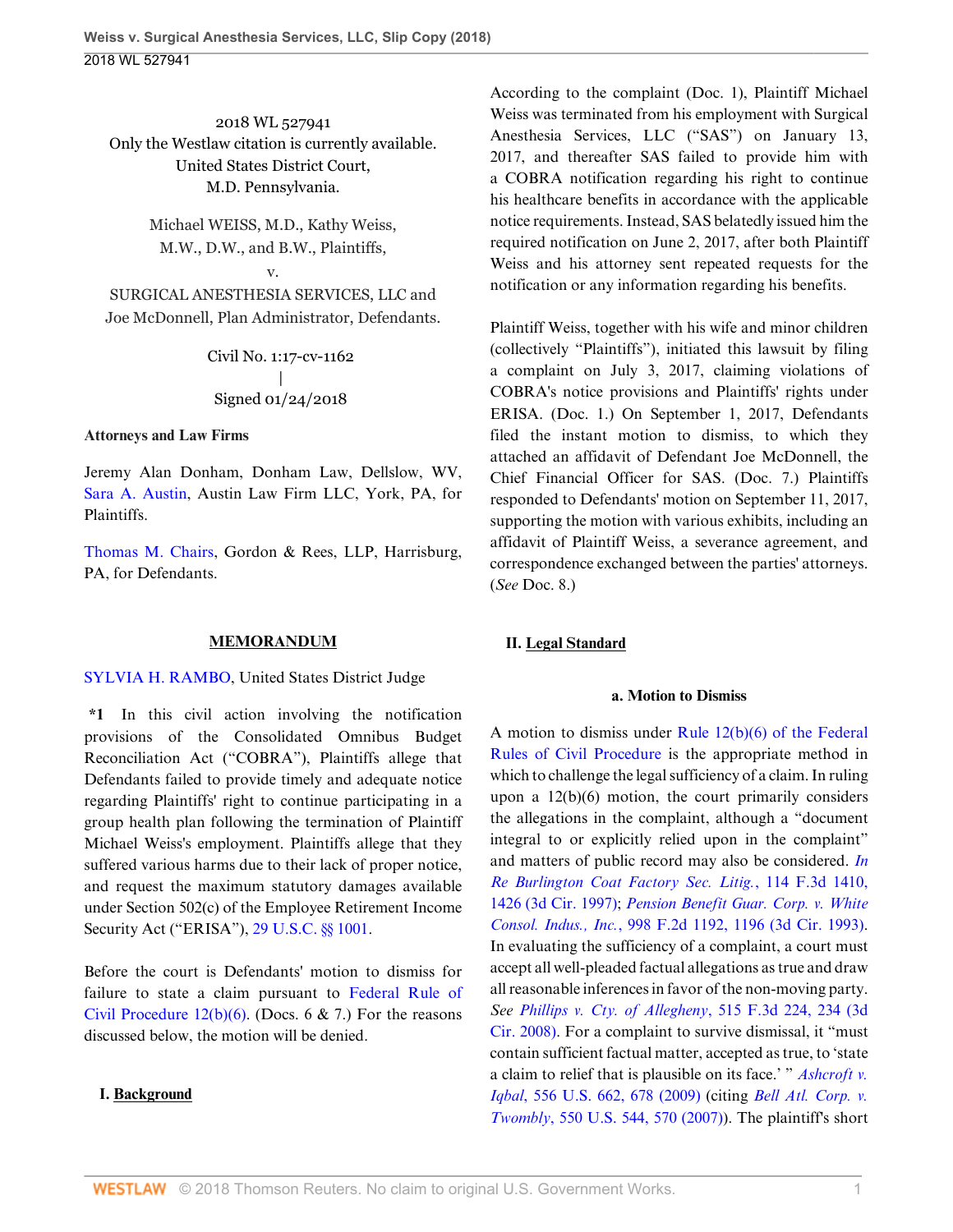and plain statement of the claim must "give the defendant fair notice of what the ... claim is and the grounds upon which it rests." *Twombly*[, 550 U.S. at 555](http://www.westlaw.com/Link/Document/FullText?findType=Y&serNum=2012293296&pubNum=0000780&originatingDoc=I5c080f20019f11e8b565bb5dd3180177&refType=RP&fi=co_pp_sp_780_555&originationContext=document&vr=3.0&rs=cblt1.0&transitionType=DocumentItem&contextData=(sc.UserEnteredCitation)#co_pp_sp_780_555) (quoting *[Conley](http://www.westlaw.com/Link/Document/FullText?findType=Y&serNum=1957120403&pubNum=0000780&originatingDoc=I5c080f20019f11e8b565bb5dd3180177&refType=RP&fi=co_pp_sp_780_47&originationContext=document&vr=3.0&rs=cblt1.0&transitionType=DocumentItem&contextData=(sc.UserEnteredCitation)#co_pp_sp_780_47) v. Gibson*[, 355 U.S. 41, 47 \(1957\)](http://www.westlaw.com/Link/Document/FullText?findType=Y&serNum=1957120403&pubNum=0000780&originatingDoc=I5c080f20019f11e8b565bb5dd3180177&refType=RP&fi=co_pp_sp_780_47&originationContext=document&vr=3.0&rs=cblt1.0&transitionType=DocumentItem&contextData=(sc.UserEnteredCitation)#co_pp_sp_780_47)).

#### **b. COBRA**

**\*2** Under COBRA, employers are required to give former employees the opportunity to elect the continuation of the employer's group health plan at the employee's own cost for a maximum of eighteen months following the occurrence of a qualifying event. [29 U.S.C.](http://www.westlaw.com/Link/Document/FullText?findType=L&pubNum=1000546&cite=29USCAS1161&originatingDoc=I5c080f20019f11e8b565bb5dd3180177&refType=LQ&originationContext=document&vr=3.0&rs=cblt1.0&transitionType=DocumentItem&contextData=(sc.UserEnteredCitation)) [§§ 1161,](http://www.westlaw.com/Link/Document/FullText?findType=L&pubNum=1000546&cite=29USCAS1161&originatingDoc=I5c080f20019f11e8b565bb5dd3180177&refType=LQ&originationContext=document&vr=3.0&rs=cblt1.0&transitionType=DocumentItem&contextData=(sc.UserEnteredCitation)) [1162\(A\)\(i\).](http://www.westlaw.com/Link/Document/FullText?findType=L&pubNum=1000546&cite=29USCAS1162&originatingDoc=I5c080f20019f11e8b565bb5dd3180177&refType=LQ&originationContext=document&vr=3.0&rs=cblt1.0&transitionType=DocumentItem&contextData=(sc.UserEnteredCitation)) Termination of employment, other than by reason of the employee's gross misconduct, is a qualifying event and requires that the employer notify the administrator of the group health plan within thirty days of the termination. 29 U.S.C. $\S$  1163(2),  $1166(a)(1)$ . The plan administrator must then notify the discharged employee and other qualified beneficiaries of their COBRA rights within fourteen days thereafter, and allow them at least sixty days to decide whether to elect to continue their group health plan coverage. [29 U.S.C. §](http://www.westlaw.com/Link/Document/FullText?findType=L&pubNum=1000546&cite=29USCAS1165&originatingDoc=I5c080f20019f11e8b565bb5dd3180177&refType=LQ&originationContext=document&vr=3.0&rs=cblt1.0&transitionType=DocumentItem&contextData=(sc.UserEnteredCitation)) [1165\(1\),](http://www.westlaw.com/Link/Document/FullText?findType=L&pubNum=1000546&cite=29USCAS1165&originatingDoc=I5c080f20019f11e8b565bb5dd3180177&refType=LQ&originationContext=document&vr=3.0&rs=cblt1.0&transitionType=DocumentItem&contextData=(sc.UserEnteredCitation)) [1166\(a\)\(4\)](http://www.westlaw.com/Link/Document/FullText?findType=L&pubNum=1000546&cite=29USCAS1166&originatingDoc=I5c080f20019f11e8b565bb5dd3180177&refType=SP&originationContext=document&vr=3.0&rs=cblt1.0&transitionType=DocumentItem&contextData=(sc.UserEnteredCitation)#co_pp_d40e000072291), [1166\(c\)](http://www.westlaw.com/Link/Document/FullText?findType=L&pubNum=1000546&cite=29USCAS1166&originatingDoc=I5c080f20019f11e8b565bb5dd3180177&refType=SP&originationContext=document&vr=3.0&rs=cblt1.0&transitionType=DocumentItem&contextData=(sc.UserEnteredCitation)#co_pp_4b24000003ba5), [1167\(3\)\(B\).](http://www.westlaw.com/Link/Document/FullText?findType=L&pubNum=1000546&cite=29USCAS1167&originatingDoc=I5c080f20019f11e8b565bb5dd3180177&refType=SP&originationContext=document&vr=3.0&rs=cblt1.0&transitionType=DocumentItem&contextData=(sc.UserEnteredCitation)#co_pp_1df5000070944)

#### **III. Discussion**

In their motion to dismiss, Defendants argue that Plaintiffs' claims for violation of the above notice provisions fail as a matter of law because Defendants are exempted from COBRA's requirements pursuant to [29 U.S.C. § 1161\(b\),](http://www.westlaw.com/Link/Document/FullText?findType=L&pubNum=1000546&cite=29USCAS1161&originatingDoc=I5c080f20019f11e8b565bb5dd3180177&refType=SP&originationContext=document&vr=3.0&rs=cblt1.0&transitionType=DocumentItem&contextData=(sc.UserEnteredCitation)#co_pp_a83b000018c76) which states that COBRA does not apply to employers "normally employ [ing] fewer than 20 employees on a typical business day during the preceding calendar year." In presenting their arguments in support of their motion, Defendants rely almost exclusively on the affidavit of Defendant McDonnell, stating that SAS did not employ twenty or more employees during the applicable time period, and further, that all of the companies owned by and affiliated with Surgical Synergies, Inc., which owned SAS during much of 2016, did not cumulatively meet the threshold requirement of twenty or more employees. (*See* Doc. 7, pp. 8-10 of 11.) In response, Plaintiffs argue, *inter alia*, that SAS and Surgical Synergies employed approximately one hundred employees, supporting their position with the affidavit of Plaintiff Michael Weiss and information acquired about the companies through Internet searches. (*See* Doc. 8.)

For a court ruling on a motion to dismiss to consider matters outside the pleadings, it must treat the motion as one seeking summary judgment under Rule 56. [Fed.](http://www.westlaw.com/Link/Document/FullText?findType=L&pubNum=1000600&cite=USFRCPR12&originatingDoc=I5c080f20019f11e8b565bb5dd3180177&refType=LQ&originationContext=document&vr=3.0&rs=cblt1.0&transitionType=DocumentItem&contextData=(sc.UserEnteredCitation)) [R. Civ. P. 12\(d\)](http://www.westlaw.com/Link/Document/FullText?findType=L&pubNum=1000600&cite=USFRCPR12&originatingDoc=I5c080f20019f11e8b565bb5dd3180177&refType=LQ&originationContext=document&vr=3.0&rs=cblt1.0&transitionType=DocumentItem&contextData=(sc.UserEnteredCitation)). The court has the discretion, however, to ignore the matters presented outside the pleadings and continue to treat the filing as a motion to dismiss. *Kulwicki v. Dawsom*[, 969 F.2d 1454, 1462 \(3d Cir. 1992\)](http://www.westlaw.com/Link/Document/FullText?findType=Y&serNum=1992119253&pubNum=0000350&originatingDoc=I5c080f20019f11e8b565bb5dd3180177&refType=RP&fi=co_pp_sp_350_1462&originationContext=document&vr=3.0&rs=cblt1.0&transitionType=DocumentItem&contextData=(sc.UserEnteredCitation)#co_pp_sp_350_1462); *see Edwards v. New Jersey*[, Civ. No. 13-cv-214, 2015 WL](http://www.westlaw.com/Link/Document/FullText?findType=Y&serNum=2036955257&pubNum=0000999&originatingDoc=I5c080f20019f11e8b565bb5dd3180177&refType=RP&originationContext=document&vr=3.0&rs=cblt1.0&transitionType=DocumentItem&contextData=(sc.UserEnteredCitation)) [5032680, \\*3 \(D.N.J. Aug. 25, 2015\)](http://www.westlaw.com/Link/Document/FullText?findType=Y&serNum=2036955257&pubNum=0000999&originatingDoc=I5c080f20019f11e8b565bb5dd3180177&refType=RP&originationContext=document&vr=3.0&rs=cblt1.0&transitionType=DocumentItem&contextData=(sc.UserEnteredCitation)). Courts generally decline to convert a motion to dismiss into a summary judgment motion, however, when there has been little or no discovery. *[Brennan v. Nat'l Tel. Directory Corp.](http://www.westlaw.com/Link/Document/FullText?findType=Y&serNum=1994100001&pubNum=0000345&originatingDoc=I5c080f20019f11e8b565bb5dd3180177&refType=RP&fi=co_pp_sp_345_335&originationContext=document&vr=3.0&rs=cblt1.0&transitionType=DocumentItem&contextData=(sc.UserEnteredCitation)#co_pp_sp_345_335)*, 850 F. [Supp. 331, 335 \(E.D. Pa. 1994\).](http://www.westlaw.com/Link/Document/FullText?findType=Y&serNum=1994100001&pubNum=0000345&originatingDoc=I5c080f20019f11e8b565bb5dd3180177&refType=RP&fi=co_pp_sp_345_335&originationContext=document&vr=3.0&rs=cblt1.0&transitionType=DocumentItem&contextData=(sc.UserEnteredCitation)#co_pp_sp_345_335) Considering the motion to dismiss as a motion for summary judgment would be improper in those situations because the opposing party may not be able to properly present its argument since a factual record has yet to be developed. *Id.*

In the present case, Defendants filed this motion approximately one month after accepting service of the complaint. Although Plaintiffs have filed several exhibits in support of their brief in opposition, the court feels it would be premature to consider the motion to dismiss as a motion for summary judgment given the factual nature of the issues raised in the motion and the lack of discovery conducted prior to its filing. As such, the court will consider Defendants' motion only as a motion to dismiss for failure to state a claim, and therefore declines to consider the materials attached by both parties.

Upon assessing the sufficiency of the complaint, and accepting the well-pleaded factual allegations as true and drawing all reasonable inferences in favor of Plaintiffs, the court finds that Plaintiffs have stated a claim that Defendants failed to provide them with proper notice under the notice requirements of COBRA. Accordingly, the motion to dismiss will be denied.

### **IV. Conclusion**

**\*3** For the reasons stated above, the court will deny Defendants' motion to dismiss. An appropriate order follows.

#### **All Citations**

Slip Copy, 2018 WL 527941